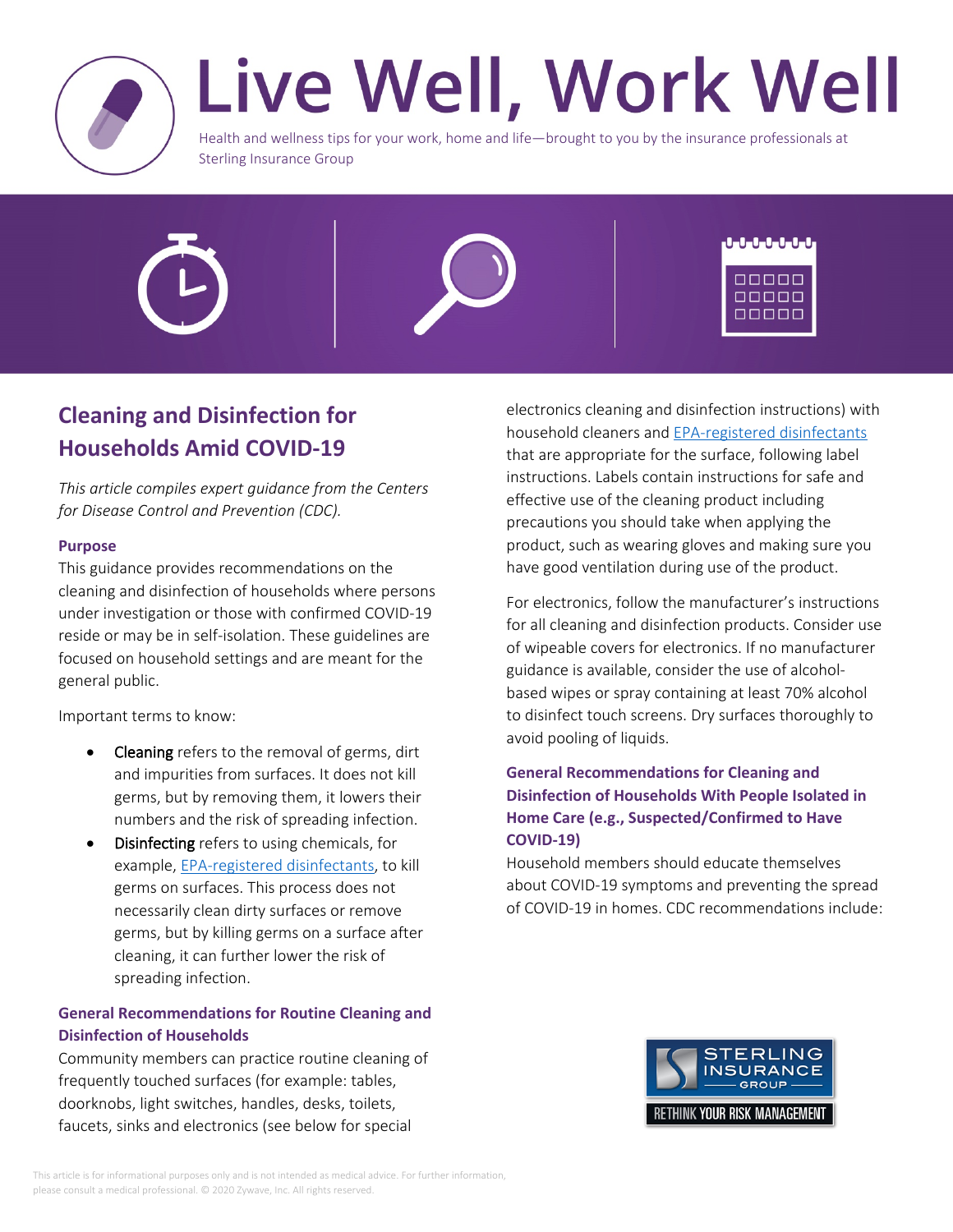- Clean and disinfect high-touch surfaces daily in household common areas (e.g. tables, hardbacked chairs, doorknobs, light switches, phones, tablets, touch screens, remote controls, keyboards, handles, desks, toilets and sinks).
	- o In the bedroom/bathroom dedicated for an ill person: Consider reducing cleaning frequency to as-needed (e.g., soiled items and surfaces) to avoid unnecessary contact with the ill person.
- As much as possible, an ill person should stay in a specific room and away from other people in their home, following [home care guidance](https://www.cdc.gov/coronavirus/2019-ncov/hcp/guidance-prevent-spread.html).
- The caregiver can provide personal cleaning supplies for an ill person's room and bathroom, unless the room is occupied by child or another person for whom such supplies would not be appropriate. These supplies include tissues, paper towels, cleaners and EPA-registered disinfectants ([see examples\)](https://www.epa.gov/pesticide-registration/list-n-disinfectants-use-against-sars-cov-2-covid-19).
- If a separate bathroom is not available, the bathroom should be cleaned and disinfected after each use by an ill person. If this is not possible, the caregiver should wait as long as practical after use by an ill person to clean and disinfect the high-touch surfaces.
- Household members should follow home care guidance when interacting with persons with suspected/confirmed COVID-19 and their isolation rooms/bathrooms.

#### **How to Clean and Disinfect Hard (Nonporous) Surfaces**

 Wear disposable gloves when cleaning and disinfecting surfaces. Gloves should be discarded after each cleaning. If reusable gloves are used, those gloves should be dedicated for cleaning and disinfection of surfaces for COVID-19 and should not be used for other purposes. Consult the manufacturer's instructions for cleaning and disinfection products used. [Clean](https://www.cdc.gov/handwashing/when-how-handwashing.html)  [hands](https://www.cdc.gov/handwashing/when-how-handwashing.html) immediately after gloves are removed.

- If surfaces are dirty, they should be cleaned using a detergent or soap and water prior to disinfection.
- For disinfection, most common EPA-registered household disinfectants should be effective.
	- o A list of products that are EPAapproved for use against the virus that causes COVID-19 is available [here.](https://www.epa.gov/pesticide-registration/list-n-disinfectants-use-against-sars-cov-2-covid-19) Follow manufacturers' instructions for all cleaning and disinfection products (e.g., concentration, application method and contact time).
	- o Additionally, diluted household bleach solutions (at least 1,000 ppm sodium hypochlorite, or concentration of 5%– 6%) can be used if appropriate for the surface. Follow manufacturers' instructions for application, ensuring a contact time of at least one minute, and allowing proper ventilation during and after application. Check to ensure the product is not past its expiration date. Never mix household bleach with ammonia or any other cleanser. Unexpired household bleach will be effective against coronaviruses when properly diluted.
- Prepare a bleach solution by mixing:
	- o 5 tablespoons (1/3 cup) bleach per gallon of room temperature water, or
	- o 4 teaspoons bleach per quart of roomtemperature water.
- Bleach solutions will be effective for disinfection up to 24 hours.

#### **How to Clean and Disinfect Soft (Porous) Surfaces**

For soft (porous) surfaces such as carpeted floor, rugs and drapes, remove visible contamination if present and clean with appropriate cleaners indicated for use on these surfaces.

After cleaning, launder items as appropriate in accordance with the manufacturer's instructions. If possible, launder items using the warmest appropriate water setting for the items, and dry items completely.